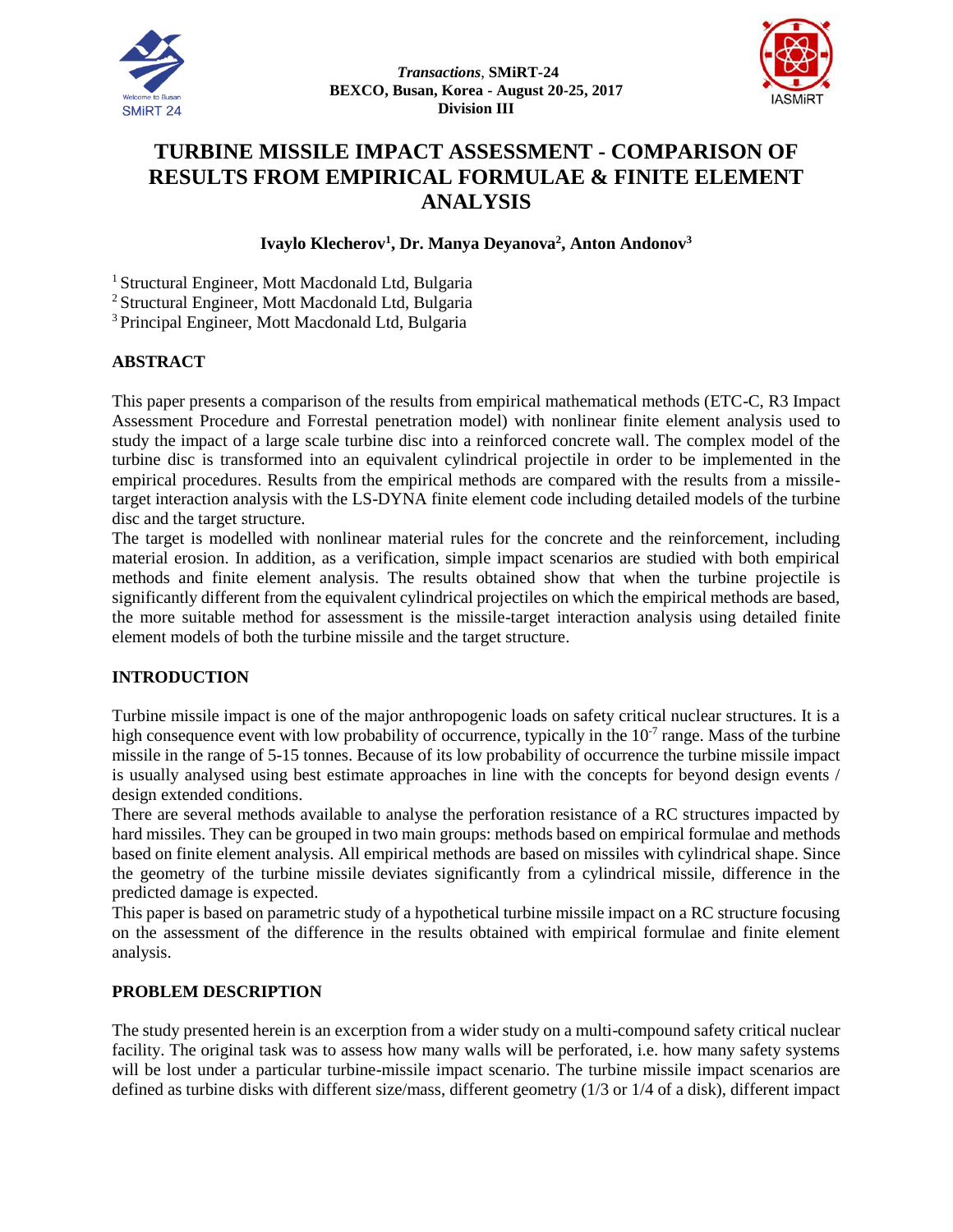velocities and impact trajectories. An example for one of the impact scenarios (with sub-scenarios about the potential orientation of the turbine disk at the time of impact) is given in Figure 1.



Figure 1. Schematic of turbine missile potential orientation against the concrete walls.

# *Turbine Missile*

For the purposes of this paper, a generic turbine disk blade is used. It is assumed that the turbine blade is a quarter of a disk – sectoral angle of 90°. The diameter is assumed 3m, mass is 7600kg. The geometry of the turbine disk blade is presented in Figure 2.

The material is assumed high-strength steel with mass density of  $7850 \text{ kg/m}^3$ .



Figure 2. Geometry of the turbine disk blade.

# *Target Building*

For the purposes of this paper, the target building is simplified and represented as a part of the external RC wall. The wall thickness is assumed to be 1 metre with concrete compressive strength  $f_{cm}$  assumed to be 40MPa, The concrete density  $\rho_c$  is 2500 kg/m3 and the maximum aggregate size is 20mm of diameter.

The flexural reinforcement is two-way grid on each face of 40mm diameter bars at 200mm centres. The shear reinforcement connects the intersection points of the horizontal and vertical rebars on the front face with the intersection points of the rebars on the rear face, i.e. 200mm spacing in each direction. Both, bending and shear reinforcement are assumed of the same steel grade, B500C with  $f_y = f_{ys} = 500MPa$  and total elongation at maximum force 8.5%.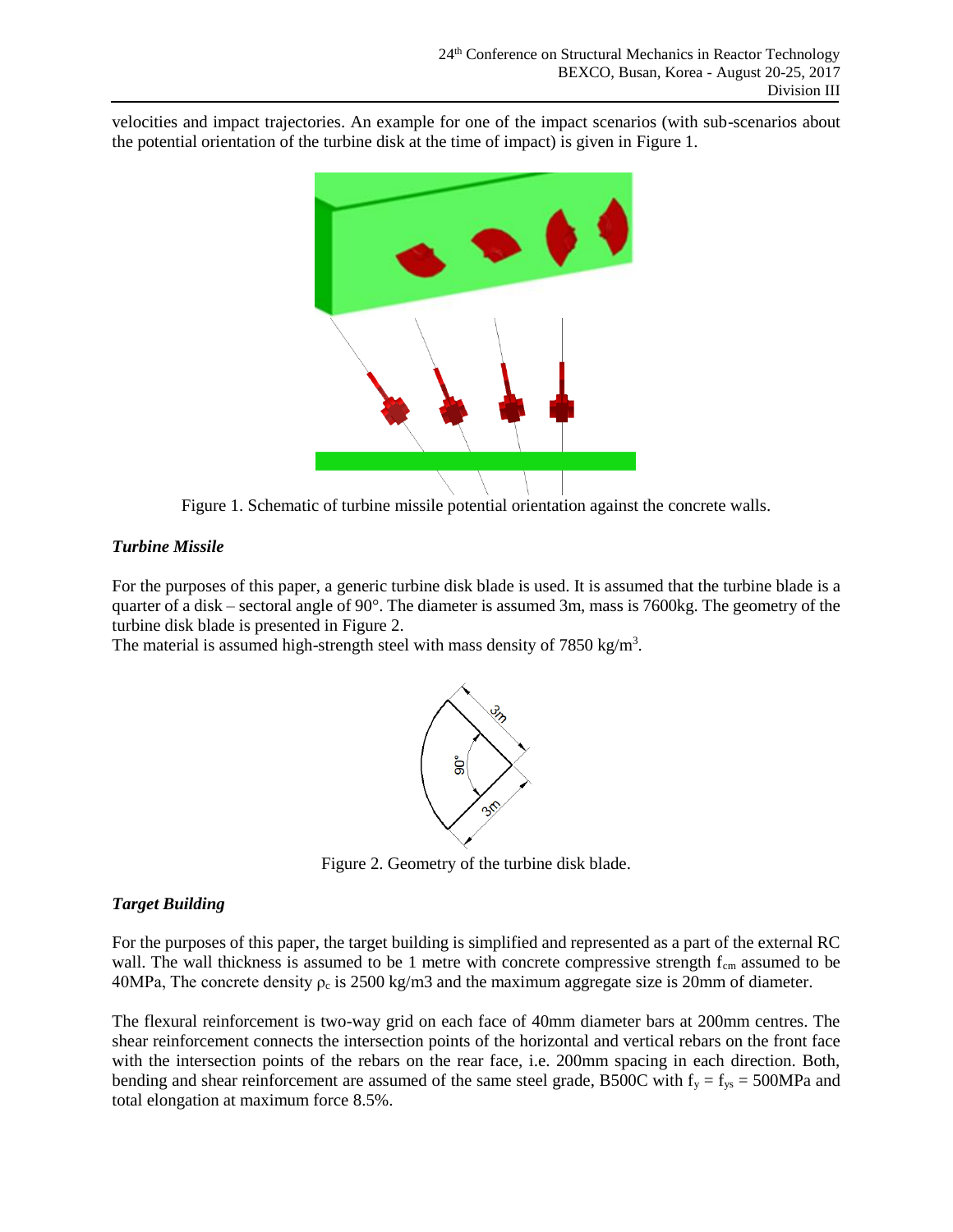#### **ANALYSIS METHODS**

In the current paper there are two methods of analysis used – the empirical mathematical method for simplified numerical calculations, and the full scale finite element method using the direct missile-target interaction analysis in LS-DYNA.

### **EMPIRICAL FORMULAE**

There are three empirical methods used in the current paper. All three of them define procedures for calculation of perforations of reinforced concrete targets by non-deformable missiles (hard impact). A description of each method is given further in the text.

### *ETC-C Penetration Formula*

The first empirical method used is based on the penetration formula described in ETC-C (2012). The penetration formula in Equation 1 contains the mass M, diameter D and velocity  $V_p$  of the missile, and concrete parameters such as  $f_{ck}$  and  $\rho$  as well as the thickness of the wall H.

$$
\frac{\rho_c \cdot V_p^2}{f_{ck}} = 1.89 \cdot \left(\frac{\rho_c \cdot H^2 \cdot D}{M}\right)^{\frac{4}{3}}
$$
(1)

The minimum velocity of a missile, needed to perforate the concrete target, is obtained from Equation 1. The value obtained is used for the calculation of the residual velocity of the missile. The residual velocity after perforation is assumed to be the difference between the initial velocity before impact and the velocity needed for perforation (Equation 2).

$$
V_r = V_i - V_p \tag{2}
$$

The method defined is applicable to the validity ranges of some of the parameters used (Equations (3), (4) and  $(5)$ ).

$$
20 \text{ m/s} < V < 350 \text{ m/s} \tag{3}
$$

$$
1250 \text{ kg} < M < 12500 \text{ kg} \tag{4}
$$

$$
0.5 \text{ m} < D < 1.5 \text{ m} \tag{5}
$$

The equations of the validity ranges are obtained for the assumed target wall thickness of 1 metre.

### *R3 Impact Assessment Procedure*

The second method is based on the perforation formula of R3 Impact Assessment Procedure (2009). The perforation behaviour is described in terms of critical, i.e. minimum impact energy  $E_p$ , required to just achieve perforation, which implies that the residual velocity of the missile after target perforation is zero. Perforation by hard missiles is defined in two main categories. First, when H/D < 5, the target is considered thin and the damage is sensitive to the amount of reinforcement. If  $0.5 \times H/D \lt 1.0$ , Equation (6) must be used. Equation (7) must be used when  $1.0 \leq H/D \leq 5.0$ . When  $H/D \geq 5$  the target is considered thick and the damage is not sensitive to the amount of reinforcement, Equation (8) must be used.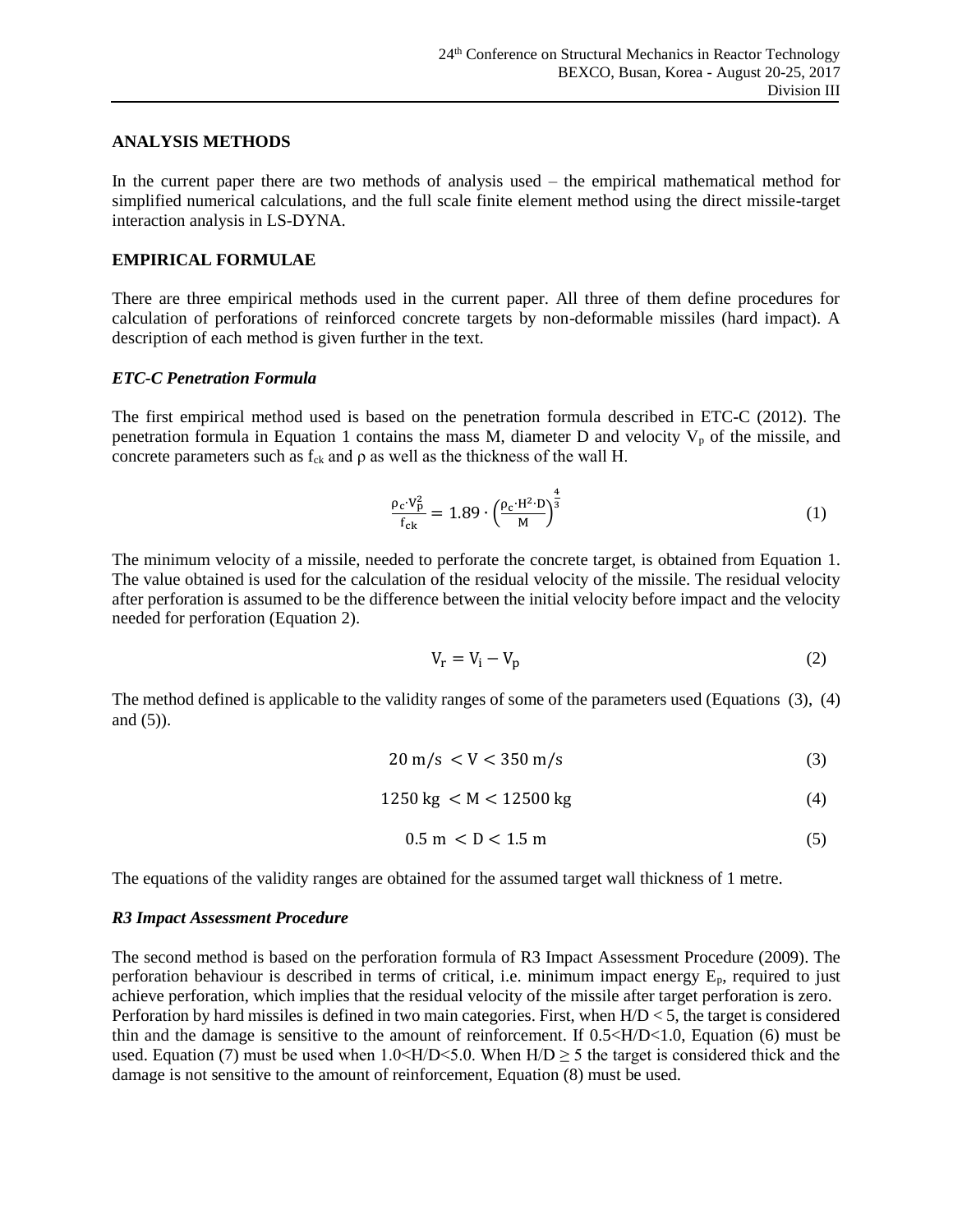$$
\frac{E_p}{\eta \cdot \sigma_t \cdot D^3} = -0.00506 \cdot \left(\frac{H}{D}\right) + 0.01506 \cdot \left(\frac{H}{D}\right)^2 \tag{6}
$$

$$
\frac{E_p}{\eta \cdot \sigma_t \cdot D^3} = -0.01 \cdot \left(\frac{H}{D}\right) + 0.02 \cdot \left(\frac{H}{D}\right)^3 \tag{7}
$$

$$
\frac{E_p}{\sigma_t \cdot D^3} = \frac{\pi}{4} \cdot \left(\frac{H}{D} - 3.0\right)
$$
 (8)

The perforation formulae (6), (7) and (8) are given as equations containing the critical impact energy  $E_p$  for target perforation and the dynamic resistant pressure  $\sigma_t$  as a function of  $f_{cm}$  and  $V_i$ . The dimensionless parameter η takes into account the reinforcement diameter and spacing each way, on each face. The energy calculated for the perforation is then used for obtaining the residual energy of the missile (Equation (9)).

$$
E_r = E_i - E_p \tag{9}
$$

Since the missile's mass is assumed constant, the residual velocity could be readily derived (Equation (10)).

$$
V_r = \sqrt{\frac{2 \cdot E_r}{M}}
$$
 (10)

The method defined applies for the validity ranges of some of the parameter used (Equations (11), (12) and  $(13)$ ).

$$
0 \text{ m/s} < V < 350 \text{ m/s} \tag{11}
$$

$$
1\,\mathrm{kg} < M < 2622\,\mathrm{kg} \tag{12}
$$

$$
0.022 \, \text{m} < D < 0.6 \, \text{m} \tag{13}
$$

#### *Penetration Model of Forrestal*

A further study to the methods ETC-C and R3 has been performed using the penetration model of Forrestal as described by Forrestal et al. (1994). Further research by Tuomala et al. (2010) suggested an extension of the penetration model to a perforation model, including the capacity of the concrete and the reinforcement. If the contact force acting on the target is larger than the capacity of concrete and reinforcement, target perforation occurs.

The penetration model describes two main phases. First, at surface crater formation, or scabbing, the contact force F (Equation (14)) at the nose of the missile is:

$$
F = c \cdot u \qquad \text{for } 0 < u < kD \tag{14}
$$

For a sufficiently high speed, tunnelling occurs as a second phase. The contact force F (Equation (15)) is then:

$$
F = \frac{\pi D^2}{4} (S \cdot f_{cm} + N \cdot \rho_c \cdot V^2) \qquad \text{for } u > kD \tag{15}
$$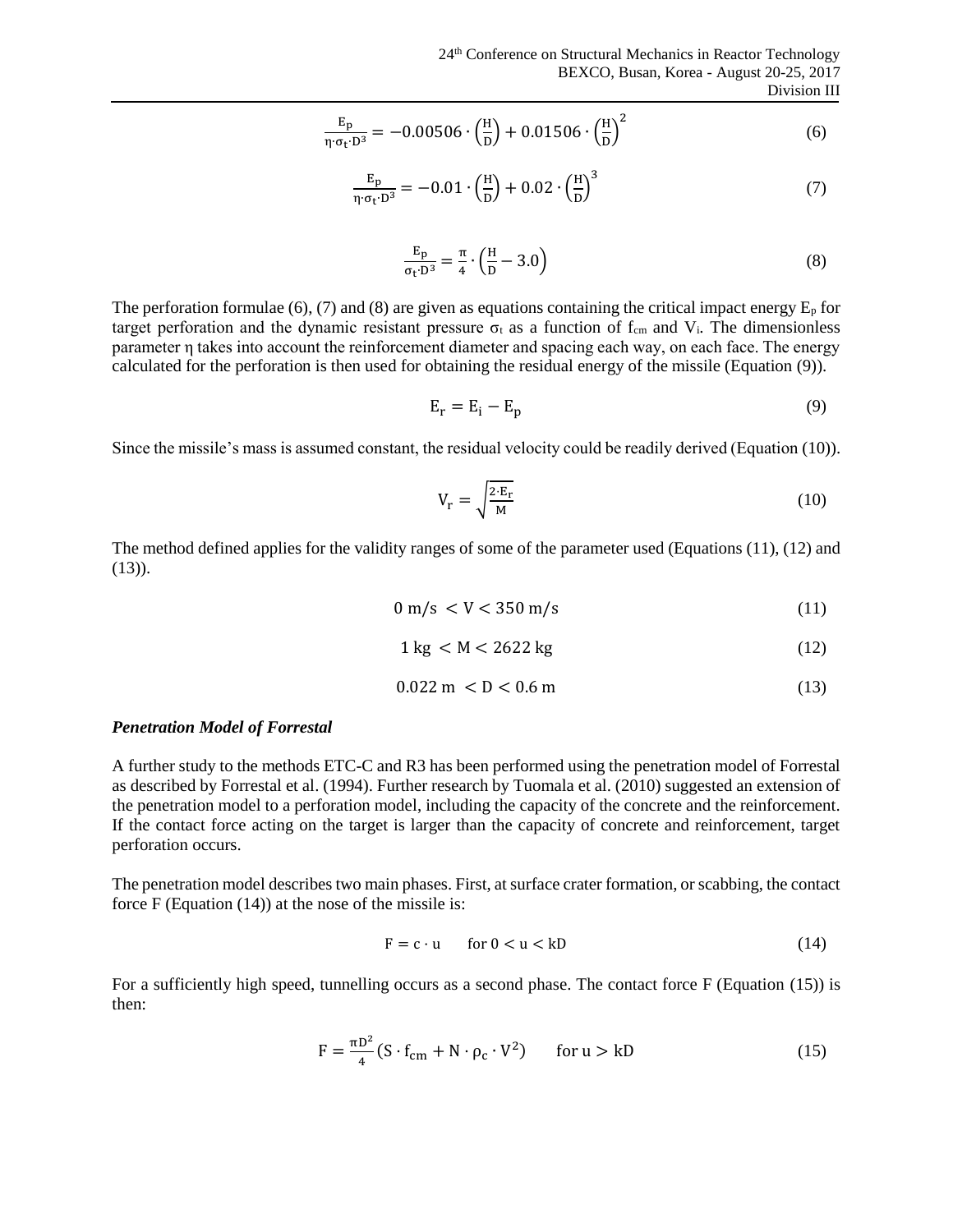In the equations above u is the penetration depth, k is a factor, N is the nose shape factor, S is the concrete confinement factor and the constant c is derived from the conditions of continuity of force, velocity and displacement between the crater and tunnelling phases.

Thereafter, the equations of motion suggested by Forrestal et al. (1994) are solved numerically.

Assuming that a conical plug is formed in front of the missile nose, the resistance of the shear surface due to concrete is as in Equation (16)):

$$
F_{sc} = \tau_c h_p \pi (D + h_p \tan \alpha)
$$
 (16)

 $h_p = h - u$  is the remaining target thickness in front of the projectile,  $\tau_c$  is the shear strength of concrete and  $\alpha$  is the angle between the meridian direction of the conical surface of the shear plug and the missile axial direction.

The reinforcement is taken into account and the resistance of the flexural reinforcement (Equation (17)) is calculated as follows:

$$
F_{sb} = \pi (D + h_p \tan \alpha) A_s f_y \sin \alpha \tag{17}
$$

where  $f_y$  is the yielding strength of the reinforcing rebars and  $A_s$  is the area of bending reinforcement per unit width. The resistance of the shear reinforcement (Equation (18)) is:

$$
F_{ss} = \pi h_p (D + h_p \tan \alpha) A_{ss} f_{ys} \tan \alpha \tag{18}
$$

where f<sub>ys</sub> is the yielding strength of shear reinforcing bars and A<sub>ss</sub> is the area of shear reinforcement per unit area.

The total resisting force (Equation (19)) is the sum of Equations (16), (17) and (18):

$$
\mathbf{F}_s = \mathbf{F}_{sc} + \mathbf{F}_{sb} + \mathbf{F}_{ss} \tag{19}
$$

If the contact force F is larger than the resisting force  $F_s$ , perforation occurs. Residual velocity  $V_r$  is then directly obtained from the current time step of the equations of motion.

#### *Definition of equivalent cylinder*

Because all of the methods described above are based on a missile with cylindrical shape, the turbine missile must be converted in an equivalent cylinder. The equivalent cylinder is defined by its length, which is assumed equal to the turbine radius (Figure 3). The radius of the equivalent cylinder is then calculated using the mass of the missile and the mass density of steel (Equation (20)).



Figure 3. Equivalent cylinder definition.

$$
R_{cyl} = \sqrt{\frac{4 \cdot M}{\pi \cdot L_{cyl} \cdot \rho_s}}
$$
 (20)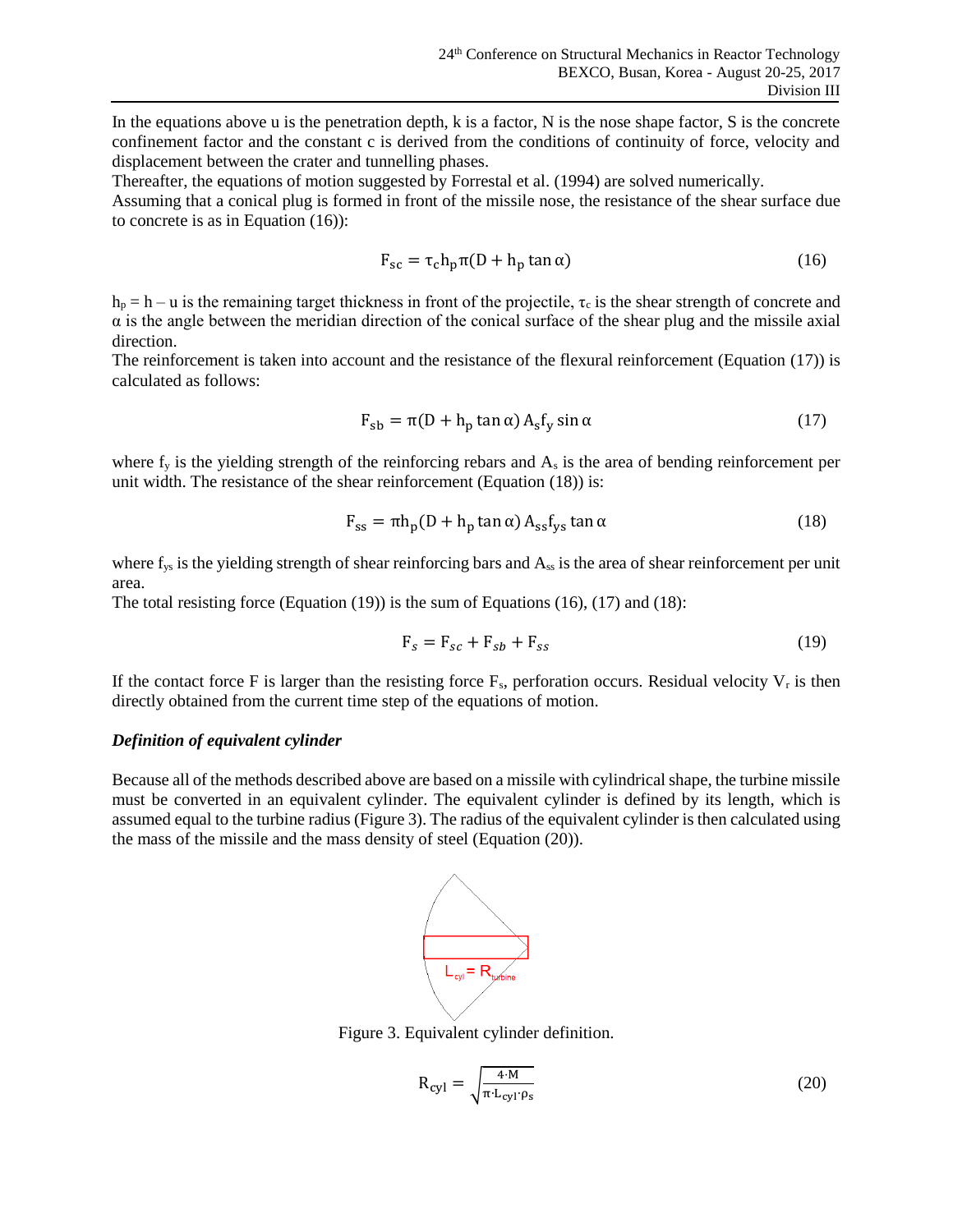# **FINITE ELEMENT ANALYSIS**

The finite element model is created with the pre/post processor of LS-DYNA (LSTC, http://www.lstc.com, LSTC, 2014).

## *Turbine Missile Modelling*

The turbine blade missile is modelled in two parts. Firstly, the rigid body is modelled, then the fan of the turbine disk is added. Due to the complex geometry, the fan is simplified and is modelled with a single layer of solid elements.

The turbine blade missile (Figure 4) is modelled with 7040 solid finite elements with single integration point formulation.



Figure 4 – Finite element model of the turbine disk

The steel material is modelled using MAT024 – Piecewise Linear Plasticity model. It includes the elastoplastic behaviour of the steel as well as strain rate effects based on the Cowper-Symonds (1957) formulation.

Material erosion criterion is assigned as plastic strain to failure – when the plastic strain of a single element reaches a certain value, the element is deleted from the calculation.

### *Target Building Modelling*

The target building is modelled with solid finite elements with single point integration formulation for the concrete. For the reinforcement beam finite elements with Hughes-Liu cross-section integration formulation are used.

The finite element model (Figure 5) consists of a total number of 240000 solid elements and 42000 beam elements.



Figure 5 – Finite element model of the concrete target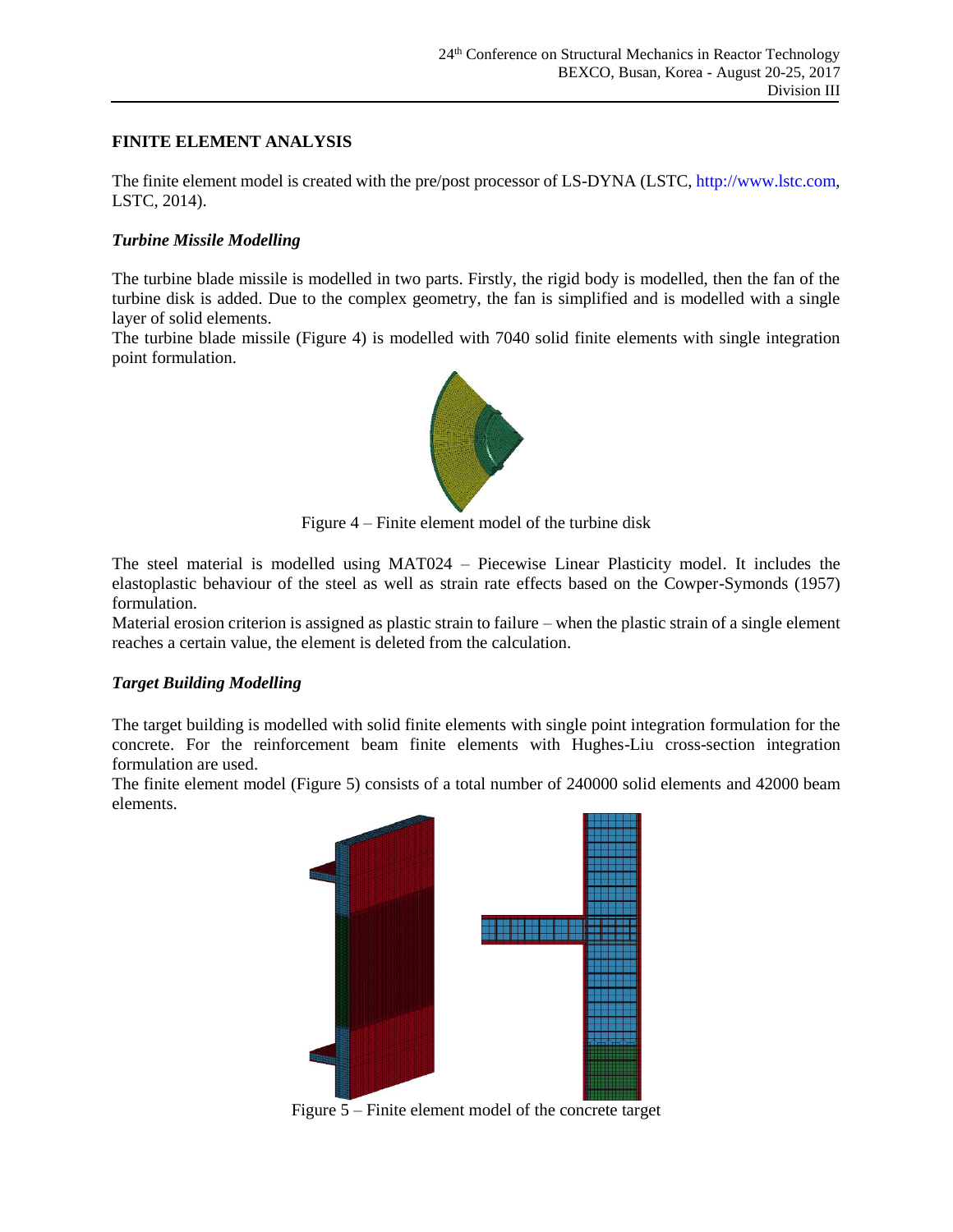The concrete is modelled using MAT159 CSCM-Concrete material model.

Material erosion criterion is assigned as strain to failure – when the strain of a single element reaches a certain value, the element is deleted from the calculation.

The general mesh consists of solid elements with side of 0.1m and at the region of the impact, the mesh is refined to 0.05x0.05x0.05m.

The reinforcement is modelled with MAT003 Plastic-Kinematic material model. The input parameters describe the elastoplastic behaviour of the steel, the strain rate effects based on the Cowper-Symonds formulation as well as the erosion criterion. The mesh of the reinforcement is presented in Figure 6.



Figure 6 – Finite element model of the reinforcement

Stress-strain curves of the constitutive models of concrete and reinforcement are presented in Figure 7.



Figure 7 – Stress-Strain relations of concrete and reinforcement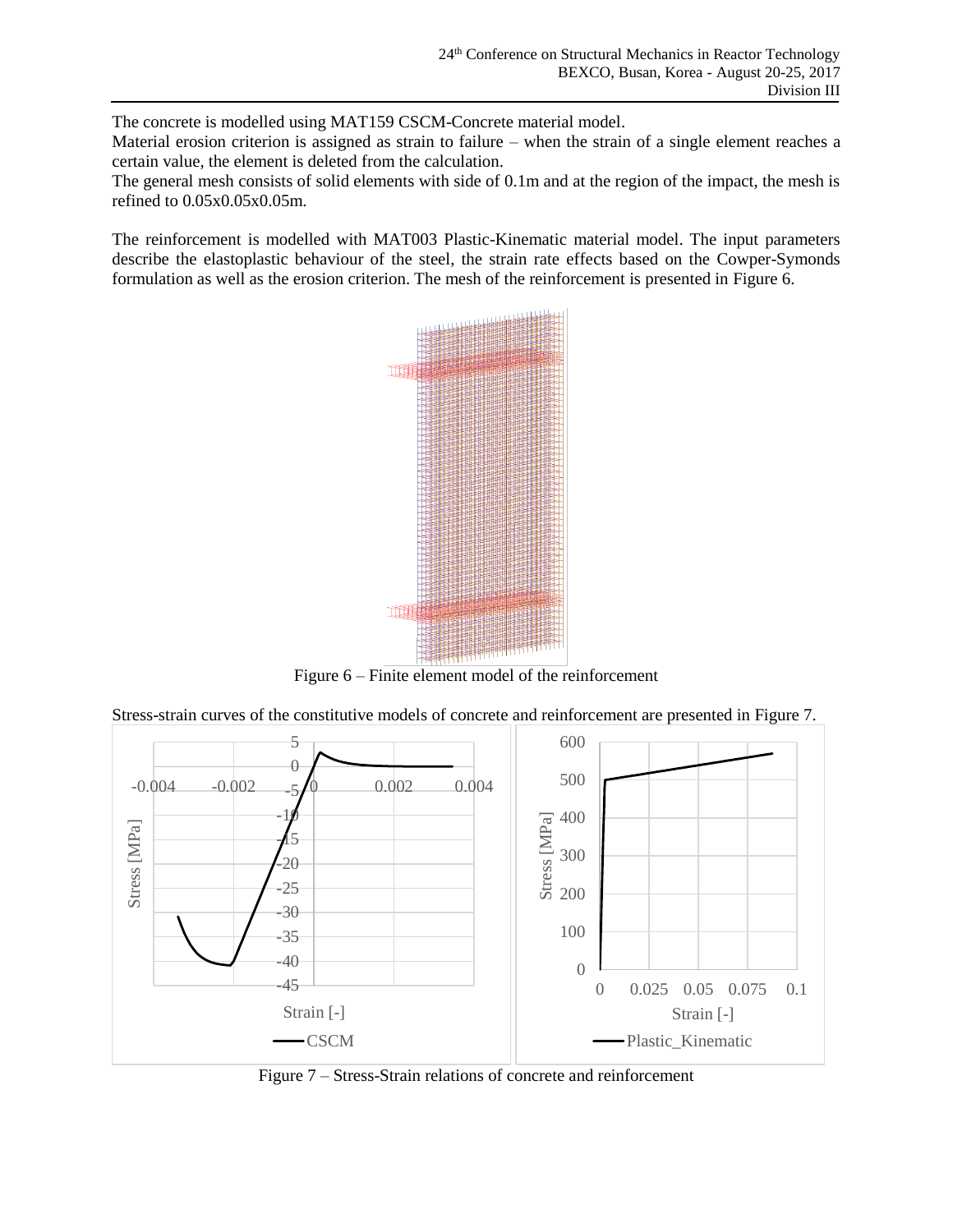## *Missile-Target Interaction Analysis*

The missile-target interaction analysis is performed using LS-DYNA.

The numerical analyses are calculated using initial velocities of 160, 200, 240 and 280 m/s.

Although, it is expected that after disintegration the turbine disk missile will continue its motion with rotation around its centre of gravity, its rotational velocity is neglected in the analyses performed for this paper.

# **RESULTS**

<span id="page-7-0"></span>Results from the turbine disk impact scenario with initial velocity of 280 m/s are given in Figure 8. In all scenarios investigated, the turbine disk perforates the wall, [Table 1.](#page-7-0)

| Initial velocity $[m/s]$  | 160 | 200 | 240 | 280 |
|---------------------------|-----|-----|-----|-----|
| Residual velocities [m/s] |     |     |     |     |
| ETC-C                     | 105 | 145 | 185 | 225 |
| R <sub>3</sub>            | 137 | 180 | 223 | 264 |
| Forrestal                 | 143 | 186 | 228 | 270 |
| FEA TD                    | 52  | 75  | 120 | 145 |

Table 1: Initial and residual velocity comparison

As shown in from Figure 8, the perforation crater has an elliptical form. The residual velocities from the finite element analysis are significantly lower than the residual velocities calculated using the empirical formulae. One of the reasons for this is the different shape of the turbine disk compared to the cylindrical missiles that are used in the analytical assessment.



Figure 8 – Turbine missile impact

In order to evaluate the influence of the shape of the missile, additional analyses are performed with a cylindrical missile which has the same mass and geometry as the missile used in the empirical formulae. Results from the equivalent cylinder impact scenario with initial velocity of 280 m/s are given in [Figure 9](#page-8-0). Comparison of the results from all methods and for all initial velocities is given in [Figure 1](#page-8-1)0. [Figure 1](#page-8-1)0 shows that the residual velocities from the finite element analyses with a cylindrical missile are still lower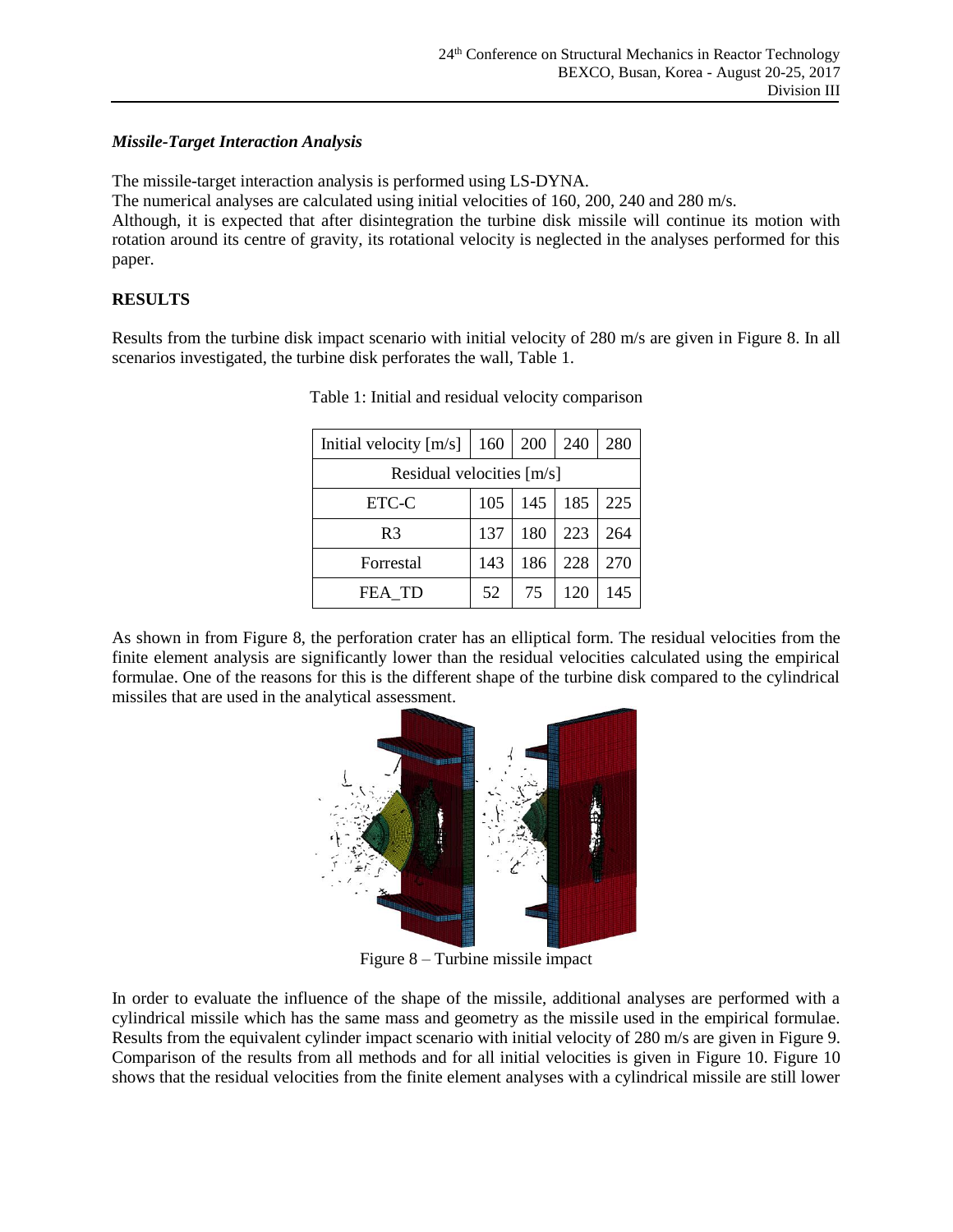than these calculated using the empirical formulae but are much closer compared to the finite element analyses with the turbine disk.



Figure 9 – Hard cylindrical missile impact

<span id="page-8-0"></span>

Figure 10 – Comparison of the results of the methods used

# <span id="page-8-1"></span>**CONCLUSION**

It can be concluded that for missiles with shapes that significantly differ from the cylindrical missiles used in the development of the empirical formulae, the empirical formulae overestimate the damage potential of the missiles. This can lead to conservative conclusions about the safety of the assessed facility which can adversely affect an element of the licensing process without adding any value to the safety of the asset itself.

### **NOMENCLATURE**

- $A_s$  area of reinforcement per unit width  $[m^2/m]$
- $A_{ss}$  area of reinforcement per unit area  $[m^2/m^2]$
- $c$  constant [kg/s<sup>2</sup>]
- D diameter of cylindrical missile [m]
- $E_k$  initial kinetic energy of missile [J]
- $E_p$  energy for target perforation [J]
- $E_r$  residual energy of missile [J]
- $f_{ck}$  characteristic compressive strength of concrete [Pa]
- $f_{cm}$  mean compressive strength of concrete [Pa]
- $f_y$  yielding strength of bending reinforcement [Pa]
- $f_{ys}$  yielding strength of shear reinforcement [Pa]
- $F$  contact force on the missile's nose [N]
- $F_s$  total resisting force [N]
- $F_{\text{sc}}$  resisting force of concrete [N]